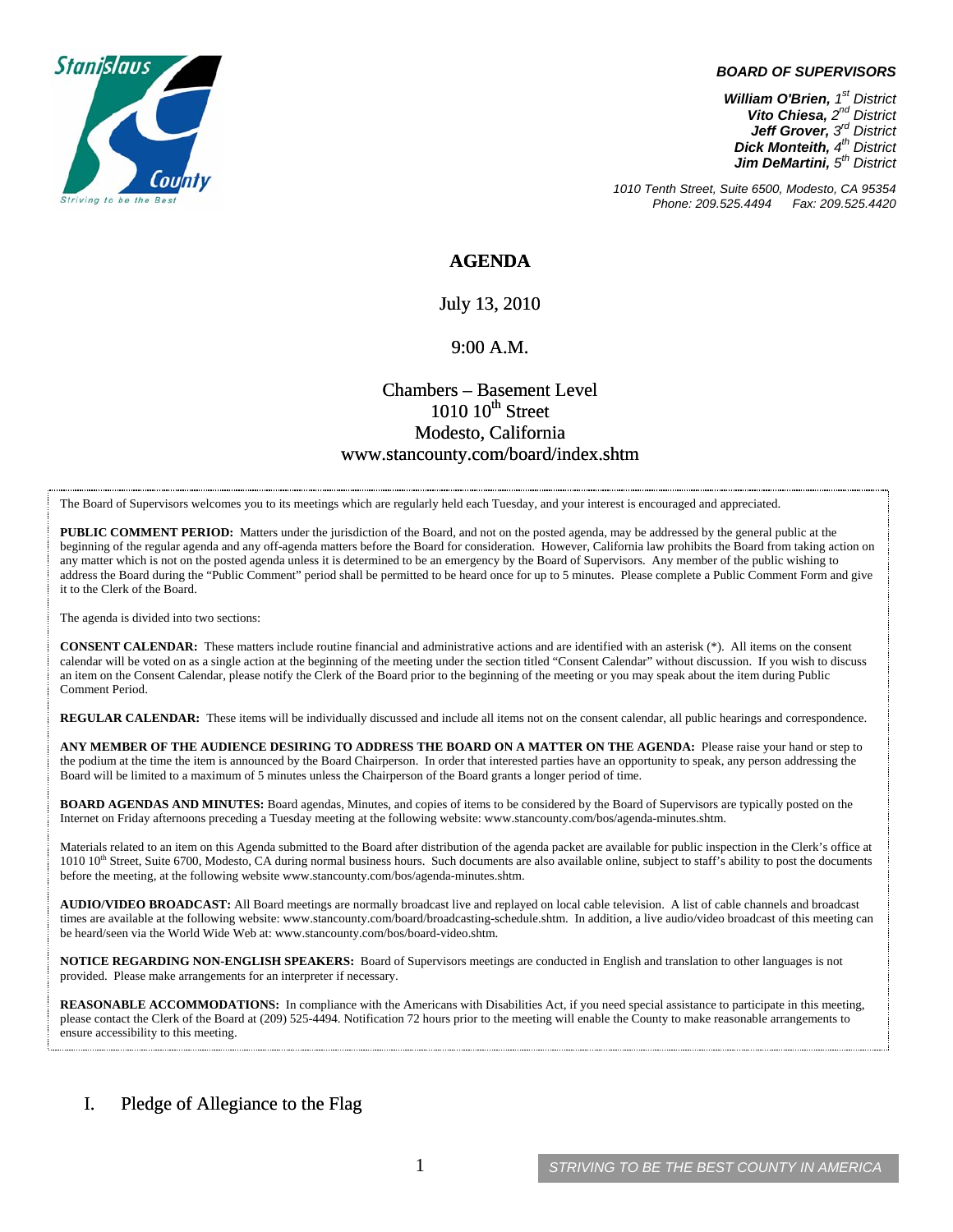- III. Public Comment Period
- IV. Consent Calendar
- V. Agenda Items
	- A. Miscellaneous
	- \* 1. Approval of the Minutes for June 29, 2010 ([View Item\)](http://www.stancounty.com/bos/minutes/2010/min06-29-10.pdf)
	- \* 2. Approval of Appointment of:
		- a. John Robin and Phillip Manzano to the Advisory Board on Substance Abuse Programs ([View Item\)](http://www.stancounty.com/bos/agenda/2010/20100713/A02a.pdf)
		- b. Jill Klajic to the Commission on Aging ([View Item\)](http://www.stancounty.com/bos/agenda/2010/20100713/A02b.pdf)
		- c. Arby Hoobyar and Ed Perry to the Stanislaus County Agricultural Advisory Board ([View Item\)](http://www.stancounty.com/bos/agenda/2010/20100713/A02c.pdf)
		- d. Joan Ahlstrand to the Stanislaus County Free Library Advisory Board ([View Item\)](http://www.stancounty.com/bos/agenda/2010/20100713/A02d.pdf)
		- e. Kathy Anderson to the Stanislaus County Agricultural Advisory Board ([View Item\)](http://www.stancounty.com/bos/agenda/2010/20100713/A02e.pdf)
	- \* 3. Acceptance of the Resignation of:
		- a. Corwin Harper from the Stanislaus Economic Development and Workforce Alliance ([View Item\)](http://www.stancounty.com/bos/agenda/2010/20100713/A03a.pdf)
		- b. John Swicegood from the South Modesto Municipal Advisory Council ([View Item\)](http://www.stancounty.com/bos/agenda/2010/20100713/A03b.pdf)
		- c. Juan Ramirez from the Child Abuse Prevention Council ([View Item\)](http://www.stancounty.com/bos/agenda/2010/20100713/A03c.pdf)
	- \* 4. Approval to Commend:
		- a. David Dolenar, Deputy Executive Officer Upon his Retirement from the Chief Executive Office-Risk Management ([View Item\)](http://www.stancounty.com/bos/agenda/2010/20100713/A04a.pdf)
		- b. Arnulfo "Arnie" Garcia Upon his Retirement from the Department of Parks and Recreation ([View Item\)](http://www.stancounty.com/bos/agenda/2010/20100713/A04b.pdf)
		- c. Thomas Brower Upon his Retirement from the Department of Environmental Resources ([View Item\)](http://www.stancounty.com/bos/agenda/2010/20100713/A04c.pdf)
	- \* 5. Approval to Consolidate with the Gubernatorial General Election to be Held on Tuesday, November 2, 2010 the Municipal Elections for the:
		- a. City of Newman ([View Item\)](http://www.stancounty.com/bos/agenda/2010/20100713/A05a.pdf)
		- b. City of Hughson ([View Item\)](http://www.stancounty.com/bos/agenda/2010/20100713/A05b.pdf)
		- c. City of Modesto ([View Item\)](http://www.stancounty.com/bos/agenda/2010/20100713/A05c.pdf)
	- B. Chief Executive Office
	- \* 1. Approval of \$50,000 Capitalization Threshold for Intangible Assets Auditor-Controller ([View Item\)](http://www.stancounty.com/bos/agenda/2010/20100713/B01.pdf)
	- \* 2. Approval of the Substitution of the Glazing Subcontractor for Diede Construction, Inc. for the Design-Build Construction of the New Animal Services Facility – Chief Executive Office ([View Item\)](http://www.stancounty.com/bos/agenda/2010/20100713/B02.pdf)
	- \* 3. Approval to Alter After Introduction Section 14 of an Ordinance to Amend Chapter 2.08 of the Stanislaus County Code Relating to the Chief Executive Officer, and Conforming Changes to Other Provisions of the County Code Relating to the Director of Public Works, Director of Parks and Recreation, the County Building Official, County Surveyor, and Floodplain Administrator – Chief Executive Office ([View Item\)](http://www.stancounty.com/bos/agenda/2010/20100713/B03.pdf)
	- \* 4. Approval to Include the Former Army Plant Production Line Improvement Project (Riverbank) and the Non-Potable Water at Keystone Pacific Project (Patterson) into the 2010 Updated Comprehensive Economic Development Strategy (CEDS) Document as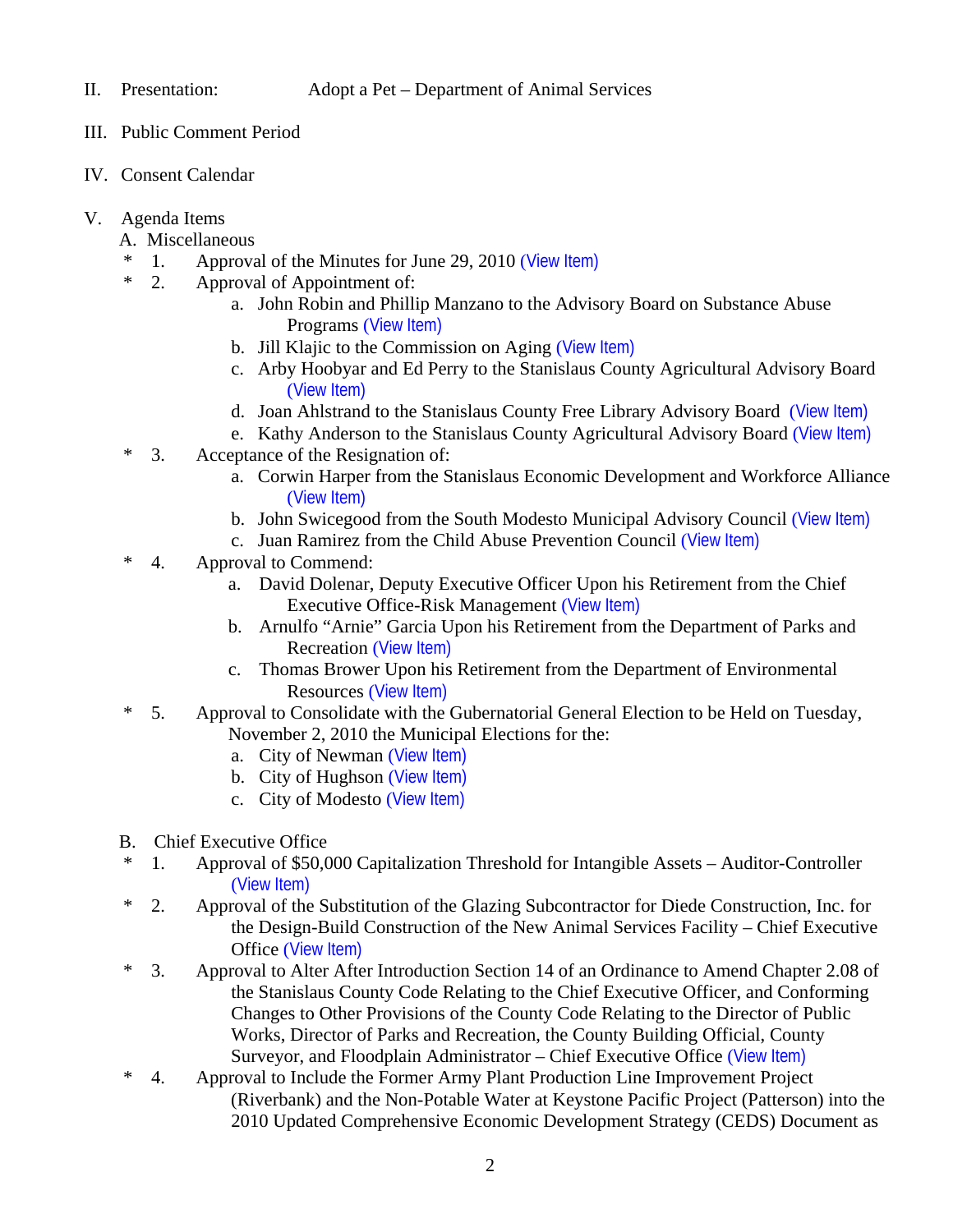Part of the Federal Economic Development Agency (EDA) Requirement for Applying for Federal EDA Grant Funding – Chief Executive Office ([View Item\)](http://www.stancounty.com/bos/agenda/2010/20100713/B04.pdf)

- \* 5. Approval of Requests from the:
	- a. Palacio Family to Have Exclusive Use of Wincanton Park, Pavilion Area, on July 24, 2010, for Birthday Celebration and Picnic – Parks and Recreation ([View Item\)](http://www.stancounty.com/bos/agenda/2010/20100713/B05a.pdf)
	- b. Chris Ricci Presents, Inc. to Have Exclusive Use of the Courthouse Lawn Beginning August 7, 2010, and Ending August 8, 2010, for the Tenth Annual Xclamation Festival – Parks and Recreation ([View Item\)](http://www.stancounty.com/bos/agenda/2010/20100713/B05b.pdf)
- \* 6. Approval to Apply for and Accept a Probation Specialized Units Program Grant from the California Emergency Management Agency to Provide Intensive Supervision Services to Domestic Violence Offenders – Probation ([View Item\)](http://www.stancounty.com/bos/agenda/2010/20100713/B06.pdf)
- \* 7. Approval for the Sheriff to Enter into and Sign an Agreement with Turlock Irrigation District to Provide Security Patrol Services – Sheriff ([View Item\)](http://www.stancounty.com/bos/agenda/2010/20100713/B07.pdf)
	- 8. Approval to Declare an Emergency as a Result of a Fire in Barracks 1 and 2 at the Men's Honor Farm and Approval to Implement an Immediate Action Plan to House Inmates and to Secure the Facility – Chief Executive Office ([View Item\)](http://www.stancounty.com/bos/agenda/2010/20100713/B08.pdf)
- C. Department of Public Works
	- 1. Approval of the Public Works Master Plan/Needs Assessment ([View Item\)](http://www.stancounty.com/bos/agenda/2010/20100713/C01.pdf)
- D. Department of Planning and Community Development
- E. County Counsel

# VI. Scheduled Matters

## VII. Correspondence

1. This Board has received a copy of portions of the Stanislaus County Civil Grand Jury 2009-2010 Report.

(Recommendation: Refer to the Chief Executive Officer, County Counsel, Community Services Agency, Chief Probation Officer, and Sheriff.) ([View Item\)](http://www.stancounty.com/bos/agenda/2010/20100713/Corr01.pdf)

- 2. This Board has received from the State Water Resources Control Board, a Notice of Petition for Temporary Change involving the transfer of water from the Merced Irrigation District to four State water contractor agencies. (Recommendation: Refer to the Department of Public Works, the Department of Planning and Community Development, the Department of Environmental Resources, and the Agricultural Commissioner and Sealer of Weights and Measures.) ([View Item\)](http://www.stancounty.com/bos/agenda/2010/20100713/Corr02.pdf)
- 3. This Board has received a letter from the United Domestic Workers of America regarding the In-Home Supportive Services Fraud Unit. (Recommendation: Refer to the Chief Executive Office, District Attorney and the Community Services Agency.) ([View Item\)](http://www.stancounty.com/bos/agenda/2010/20100713/Corr03.pdf)
- 4. This Board has received a copy of the State Board of Equalization's 2008-09 Annual Report. (Recommendation: Refer to the Assessor and the Assessment Appeals Board.) ([View Item\)](http://www.stancounty.com/bos/agenda/2010/20100713/Corr04.pdf)